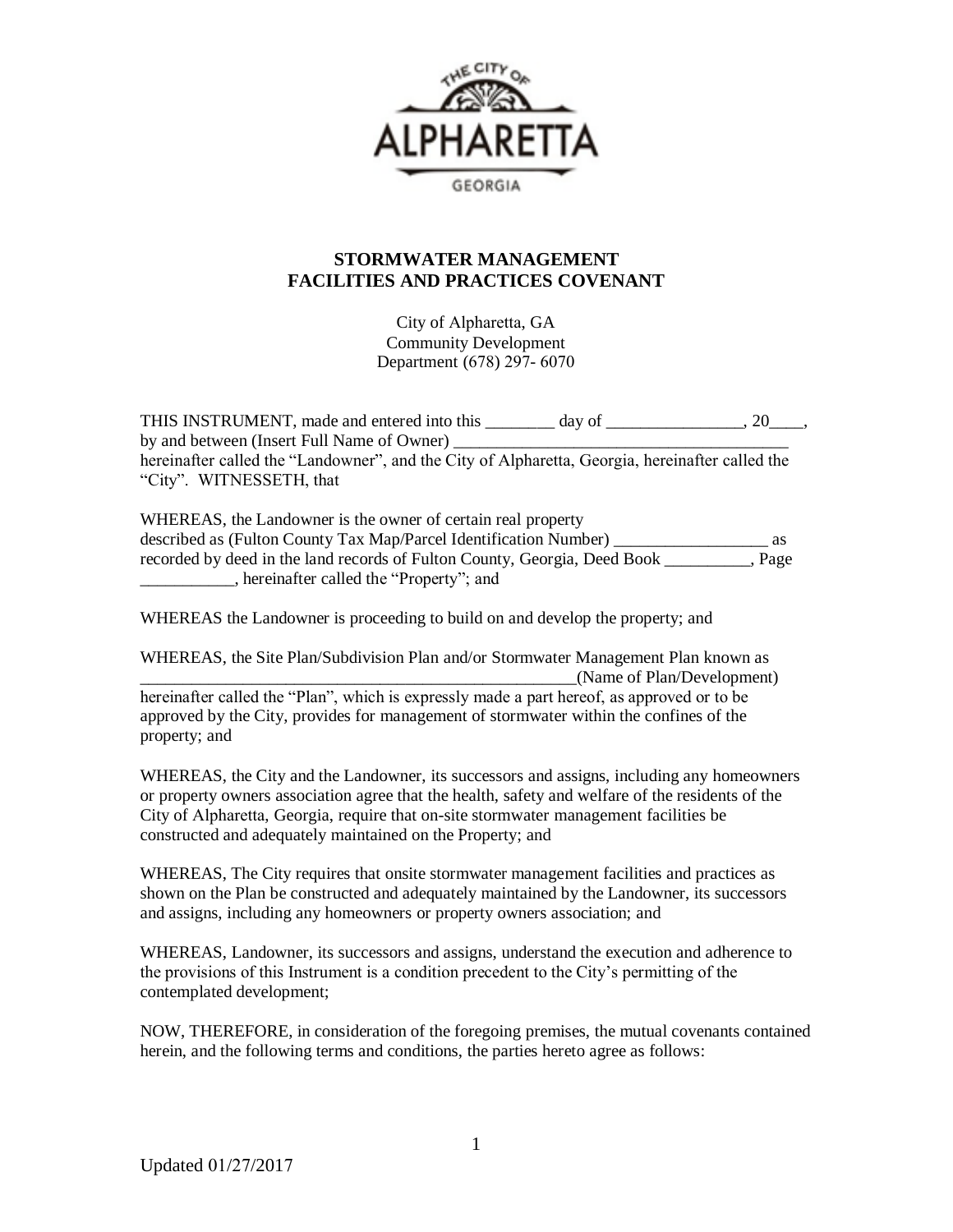- 1. The on-site stormwater management facilities and practices shall be constructed and operated by the Landowner, its successors and assigns, in accordance with the plans and specifications identified in the Plan.
- 2. The Landowner, its successors and assigns, including any homeowners association, shall adequately maintain the stormwater management facilities. This includes all pipes and channels built to convey stormwater to the facility, as well as all structures, improvements, and vegetation provided to control the quantity and quality of the stormwater. Adequate maintenance is herein defined as good working condition so that these facilities are performing their design functions.
- 3. The Landowner, its successors and assigns, will perform the work necessary to keep these facilities in good working order. In the event a maintenance schedule for the stormwater management facilities and/or practices (including sediment removal) is outlined on Exhibit B and/or the approved plans, the schedule will be followed.
- 4. The Landowner, its successors and assigns, shall inspect the stormwater management Facility and/or practices and submit an inspection report annually. The purpose of the inspection is to assure safe and proper functioning of the facilities. The inspectionsshall cover the entire facilities, berms outlet structure, pond area, access roads, etc. Deficiencies shall be noted in the inspection report.
- 5. The Landowner, its successors and assigns, hereby grant permission to the City, its authorized agents and employees, to enter upon the Property and to inspect the stormwater management facilities and/or practices with reasonable notice to the Landower by the City. In the case of an emergency situation, as determined by the City, no notice shall be required prior to the City performing inspections and emergency maintenance or repairs. The purpose of inspection is to follow-up on reported deficiencies and/or to respond to citizen complaints. The City shall provide the Landowner, its successors and assigns, copies of the inspection findings and a directive to commence with the repairs if necessary.
- 6. If the City determines from its inspection that maintenance, repair, restoration, and/or mitigation work is required for the Stormwater Management Facility or Practice, the City may notify the Landowner of the specific maintenance, repair, restoration, and/or mitigation work required. If the Landowner does not complete required maintenance or repairs within a specified time period, the City is authorized, but not required, to perform the specified inspections, maintenance or repairs. The City may require reimbursement from the Landowner for the costs and expenses of such inspections, maintenance or repair-related actions.
- 7. It is expressly understood and agreed that the City is under no obligation to routinely maintain or repair said facilities or practices, and in no event shall this Agreement be construed to impose any such obligation on the City.
- 8. In the event the Landowner, its successors and assigns, fails to maintain the stormwater management/BMP facilities in good working condition acceptable to the City, the City may enter upon the Property and take what steps are necessary to correct deficiencies identified in the inspection report and to charge the costs of such repairs to the Landowner, its successor and assigns. This provision shall not be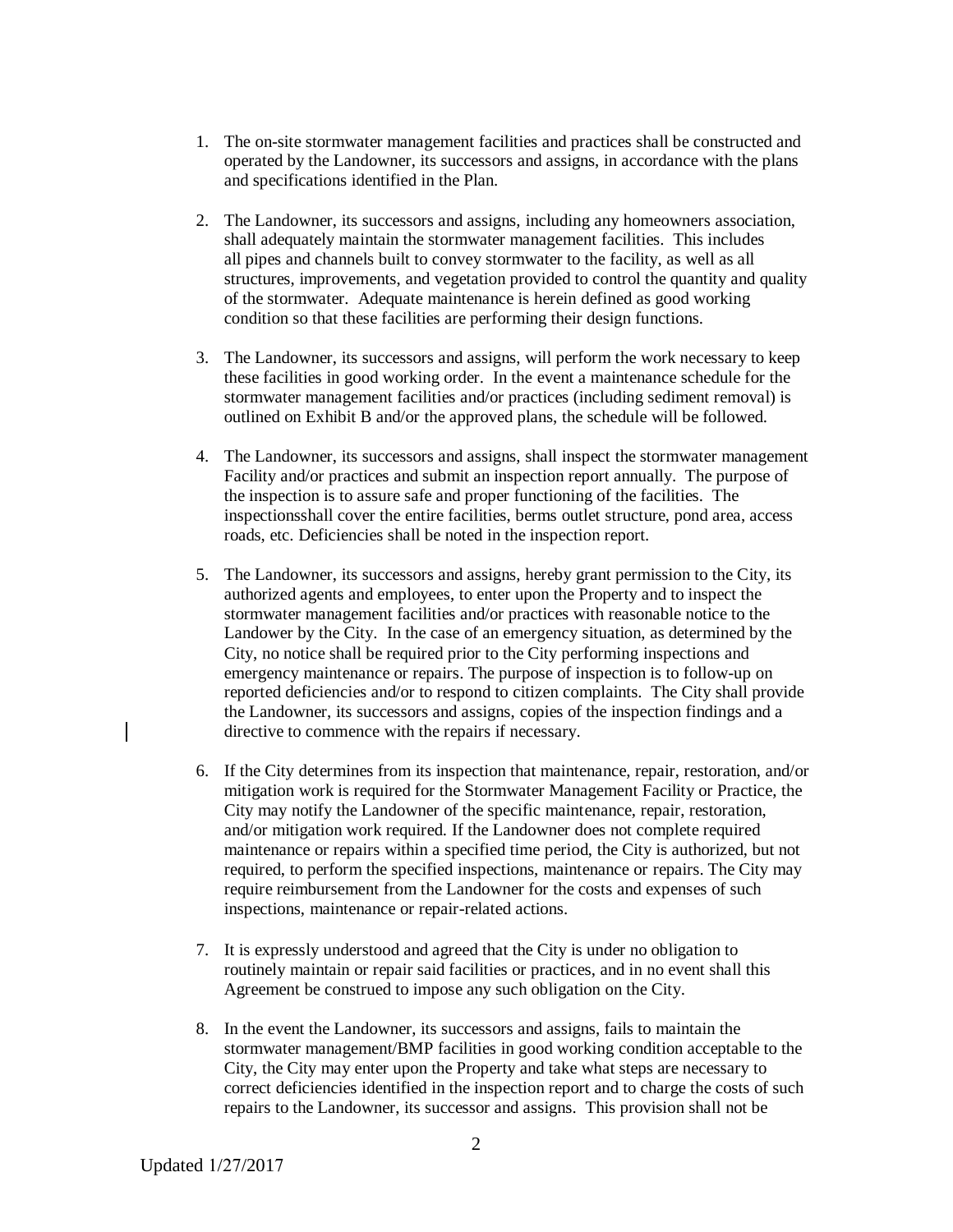| construed to allow the City to erect any structure of permanent nature on the land of |
|---------------------------------------------------------------------------------------|
| the Landowner outside of the easement for the stormwater management/BMP               |
| facilities.                                                                           |

- 9. This Instrument imposes no liability of any kind whatsoever on the City and the Land owner agrees to hold the City harmless from any liability in the event the stormwater management/BMP facilities fail to operate properly.
- 10. This Instrument shall be recorded among the land records of Fulton County, Georgia, and shall constitute a covenant running with the land, and shall be binding on the Landowner, its administrators, executors, assigns, heirs and any other successors in interests, including any homeowners or property owners association.

WITNESS the following signatures and seals:

Company/Corporation/Partnership Name (Seal)

\_\_\_\_\_\_\_\_\_\_\_\_\_\_\_\_\_\_\_\_\_\_\_\_\_\_\_\_\_\_\_\_\_\_\_\_\_\_\_\_\_\_\_\_\_\_\_

By: \_\_\_\_\_\_\_\_\_\_\_\_\_\_\_\_\_\_\_\_\_\_\_\_\_\_\_\_\_\_\_\_\_\_\_\_\_\_\_\_\_\_\_\_\_\_\_

(Signature)

\_\_\_\_\_\_\_\_\_\_\_\_\_\_\_\_\_\_\_\_\_\_\_\_\_\_\_\_\_\_\_\_\_\_\_\_\_\_\_\_\_\_\_\_\_\_\_ (Type Name)

\_\_\_\_\_\_\_\_\_\_\_\_\_\_\_\_\_\_\_\_\_\_\_\_\_\_\_\_\_\_\_\_\_\_\_\_\_\_\_\_\_\_\_\_\_\_\_\_ (Type Title)

STATE OF \_\_\_\_\_\_\_\_\_\_\_\_\_\_\_\_\_\_\_

COUNTY OF \_\_\_\_\_\_\_\_\_\_\_\_\_\_\_\_\_

The foregoing instrument was acknowledged before me this \_\_\_\_\_\_\_\_\_\_\_\_ day of \_\_\_\_\_\_\_\_\_\_\_\_\_\_\_\_\_\_\_\_, 20\_\_\_\_\_\_, by

\_\_\_\_\_\_\_\_\_\_\_\_\_\_\_\_\_\_\_\_\_\_\_\_\_\_\_\_\_\_\_\_\_\_\_\_\_\_\_\_\_\_\_\_\_\_\_\_\_\_\_\_\_\_\_\_.

NOTARY PUBLIC

My Commission Expires: \_\_\_\_\_\_\_\_\_\_\_\_\_\_\_\_\_\_\_\_\_\_\_\_\_

\_\_\_\_\_\_\_\_\_\_\_\_\_\_\_\_\_\_\_\_\_\_\_\_\_\_\_\_\_\_\_\_\_\_\_\_\_\_\_\_\_ (Seal)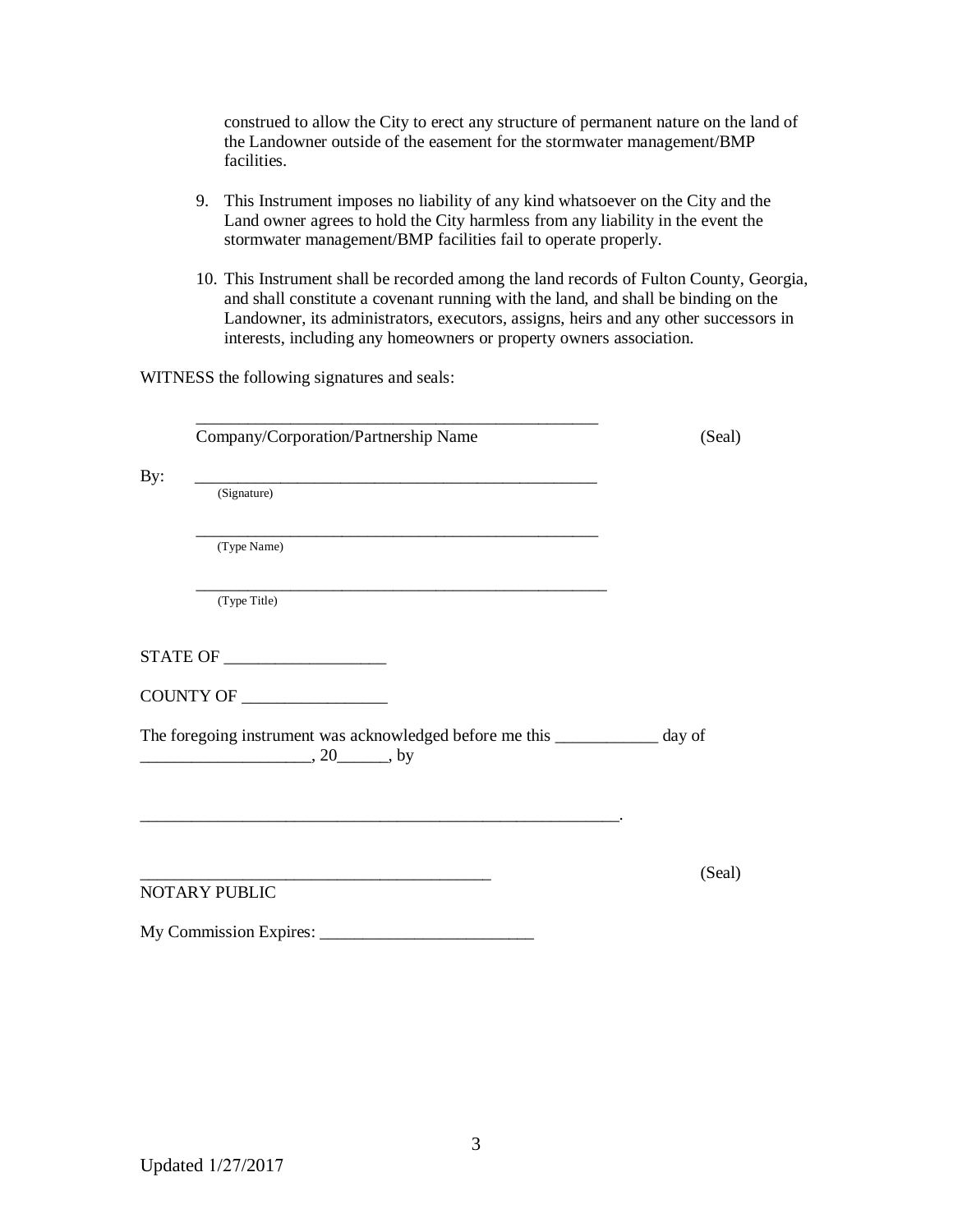

#### **STORMWATER MANAGEMENT FACILITIES AND PRACTICES COVENANT**

## **Exhibit A Responsible Person**

As required by Section 3.3.3.D of the City of Alpharetta Unified Development Code (UDC) identify, by name or official title, the person responsible for carrying out the inspection and maintenance of the stormwater facility(ies) or practice(s) in accordance with the Inspection and Maintenance Schedule prepared by the engineer of record for this facility and attached as Exhibit B.

\_\_\_\_\_\_\_\_\_\_\_\_\_\_\_\_\_\_\_\_\_\_\_\_\_\_\_\_\_\_\_\_\_\_\_\_\_\_\_\_\_\_\_\_\_\_\_\_\_\_\_\_\_\_\_\_\_\_\_\_\_\_\_\_\_ Name and Address of Facility

As required by Section 3.3.3.D of the UDC, parties responsible for the operation and maintenance of a stormwater management facility/practice must provide records of all maintenance and repairs to the City upon request. Any action or inaction that violates the provisions of the UDC, the requirements of an approved stormwater management plan, or any permit issued subject to this UDC may be subject to an enforcement action. Failure to meet the requirements of the inspection and maintenance agreement shall constitute a violation of Section 3.3 of the City of Alpharetta UDC and shall be punishable under Section 5.9 of said code.

\_\_\_\_\_\_\_\_\_\_\_\_\_\_\_\_\_\_\_\_\_\_\_\_\_\_\_\_\_\_\_\_\_\_\_\_\_\_\_\_\_\_\_\_\_\_\_\_\_\_\_\_\_\_\_\_\_\_\_\_\_\_\_\_\_\_\_\_

\_\_\_\_\_\_\_\_\_\_\_\_\_\_\_\_\_\_\_\_\_\_\_\_\_\_\_\_\_\_\_\_\_\_\_\_\_\_\_\_\_\_\_\_\_\_\_\_\_\_\_\_\_\_\_\_\_\_\_\_\_\_\_\_\_\_\_\_\_\_\_\_\_\_\_\_\_\_\_\_\_\_\_\_\_\_\_\_\_\_\_\_\_\_

\_\_\_\_\_\_\_\_\_\_\_\_\_\_\_\_\_\_\_\_\_\_\_\_\_\_\_\_\_\_\_\_\_\_\_\_\_\_\_\_\_\_\_\_\_\_\_\_\_\_\_\_\_\_\_\_\_\_\_\_\_\_\_\_\_\_\_\_\_\_\_\_\_\_\_\_\_\_\_\_\_\_\_\_\_\_\_\_\_\_\_\_\_\_

Responsible Entity (Name or Official Title)

\_\_\_\_\_\_\_\_\_\_\_\_\_\_\_\_\_\_\_\_\_\_\_\_\_\_\_\_\_\_\_\_\_\_\_\_\_\_\_\_\_\_\_\_\_\_\_\_\_\_\_\_\_\_\_\_\_\_\_\_\_\_\_\_\_\_\_\_\_\_\_\_\_\_\_\_\_\_\_\_\_\_\_\_\_\_\_\_\_\_\_\_\_ Contact Person's Name

\_\_\_\_\_\_\_\_\_\_\_\_\_\_\_\_\_\_\_\_\_\_\_\_\_\_\_\_\_\_\_\_\_\_\_\_\_\_\_\_\_\_\_\_\_\_\_\_\_\_\_\_\_\_\_\_\_\_\_\_\_\_\_\_\_\_\_\_\_\_\_\_\_\_\_\_\_\_\_\_\_\_\_\_\_\_\_\_\_\_\_\_\_ Signature

\_\_\_\_\_\_\_\_\_\_\_\_\_\_\_\_\_\_\_\_\_\_\_\_\_\_\_\_\_\_\_\_\_\_\_\_\_\_\_\_\_\_\_\_\_\_\_\_\_\_\_\_\_\_\_\_\_\_\_\_\_\_\_\_\_\_\_\_\_\_\_\_\_\_\_\_\_\_\_\_\_\_\_\_\_\_\_\_\_\_\_\_\_ Address

City, State, Zip Code

Phone Number

\_\_\_\_\_\_\_\_\_\_\_\_\_\_\_\_\_\_\_\_\_\_\_\_\_\_\_\_\_\_\_\_\_\_\_\_\_\_\_\_\_\_\_\_\_\_\_\_\_\_\_\_\_\_\_\_\_\_\_\_\_\_\_\_\_\_\_\_\_\_\_\_\_\_\_\_\_\_\_\_\_\_\_\_\_\_\_\_\_\_\_\_\_\_ E-Mail Address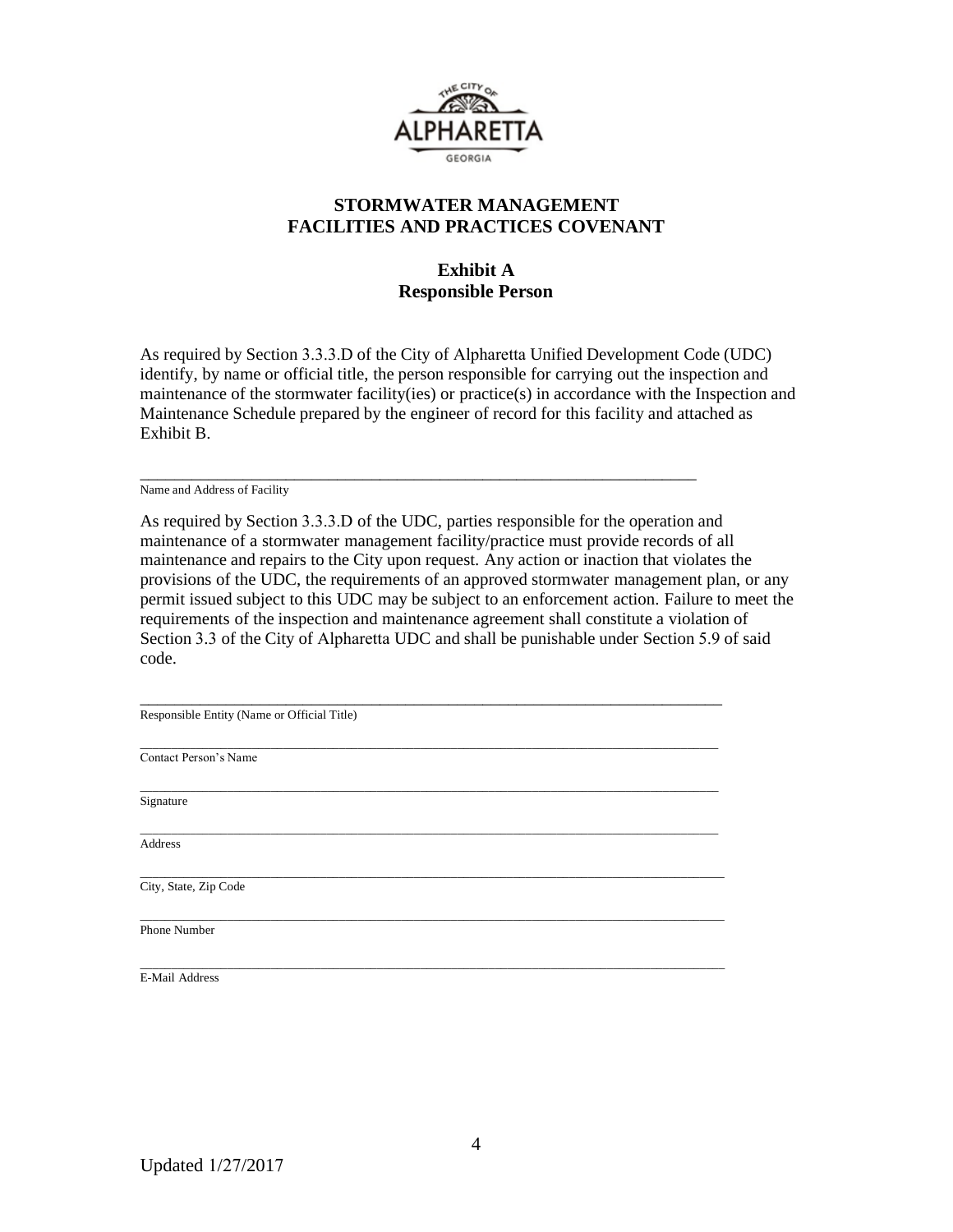

## **STORMWATER MANAGEMENT FACILITIES AND PRACTICES COVENANT**

# **Exhibit B Required Inspection and Maintenance Schedule**

Attached is the inspection and maintenance schedule prepared by the Stormwater Design Engineer of Record (EOR).